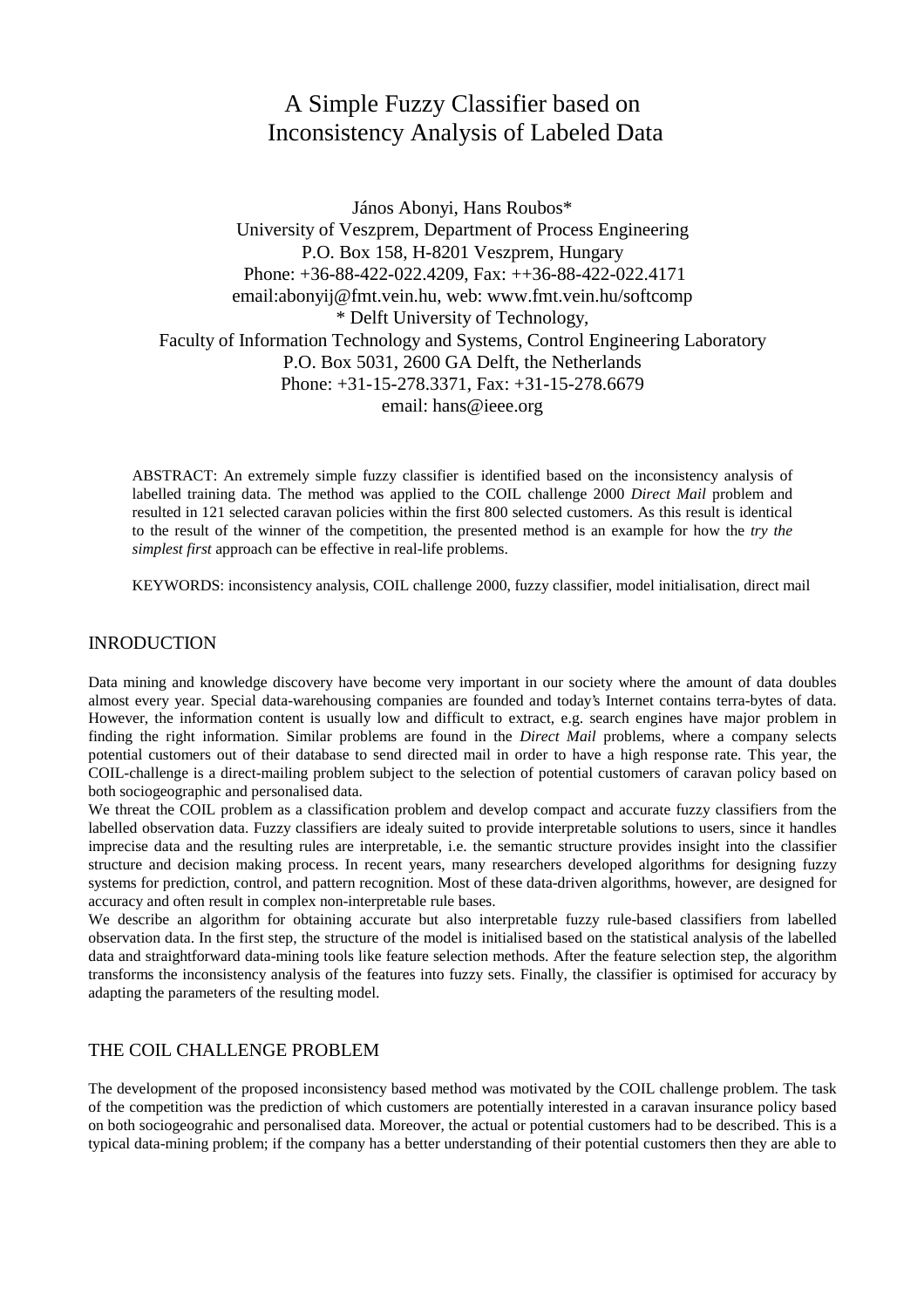gain better profit out of their direct mailing campaigns. A data-based decision support system will help to reduce some of the expenses of the marketing project by using a model of their possible customers. For model building, data of 4000 customers was available. As this data was highly inconsistent, standard data-mining tools like decision-trees showed poor performance on this problem.

## FUZZY CLASSIFIER STRUCTURE

We apply fuzzy classification rules that describe each a certain class of customers. The fuzzy classifier has unity ruleconsequences, because each rule represents a special class (group) of the data. The degree of fulfilment of each rule relates to the truth-value, i.e. the membership grade of a pattern to the rule's class:

$$
R_i: \text{ If } x_1 \text{ is } A_{i1} \text{ and } \dots x_n \text{ is } A_{in} \text{ then } Class_i
$$
 (1)

where  $A_{ij}$  denotes the antecedent fuzzy set defined for the  $j = 1, \ldots, n$  -th feature in the  $i = 1, \ldots, M$  -th rule. The classifier output is calculated based on the degree of activation of the rules:

$$
\beta_i(\mathbf{x}) = \prod_{j=1}^n A_{ij}(x_j).
$$
 (2)

A crisp decision is made by taking the class belonging to the fuzzy-rule with the maximum degree of activation

$$
y = Class(max(\beta(x)))\tag{3}
$$

where  $\mathbf{B}(\mathbf{x}) = [\beta_1(\mathbf{x}), ..., \beta_M(\mathbf{x})]$  is the vector of normalised degree of activation.

The certainty degree of this decision is  $CF = max(\beta(x))$ . As a direct mailing problem means the choice of a predefined number of costumes that could be the member of a given class, the customers are shorted based on the CF, and the first predefined number of customer that are the member of the interested class is chosen.

### MODEL INITIALIZATION

The inconsistency of the training set motivated the development of the model initialisation method proposed in this section.

#### INCONSISTENCY COUNT AND FEATURE SELECTION

The first step of the modelling procedure is the selection of a set of relevant features based on a feature ranking. Reducing the feature dimensionality initially improves the generalisation ability of the model. However, when a particular reduction of the pattern dimensionality is reached, the modelling performance highly degrades. Several alternative models differing in the amount of features are proposed based on this ranking. A model with a minimal amount of features but enough information to handle the classification problem is selected.

The training data consists of labelled classes *y* having a pattern **x** constituted with *n* features from a subset *X feature* of the original features. Two cases  $(x^i, y^i)$  and  $(x^k, y^k)$  are inconsistent if both have the same patterns  $x^i = x^k$  but different associated classes  $y^i \neq y^k$ . The *inconsistency count*  $I_i$  of a given set of the same patterns  $\mathbf{x}^i$  can be defined as number  $n_{inc,i}$  of all inconsistent cases for matching pattern minus the largest number of cases in one of the classes from this set of inconsistent cases.

The inconsistency criteria defined on the reduced data set  $T_X$  is calculated as  $J_{inc}(T_{X_{c}}) = \sum I_i$ .

This criterion is an open-loop feature selection that is independent from the applied model structure because it is based only on the labelled data. Moreover, it satisfies the monotonicty property,  $J_{inc}\left(T_{X_{feature}}^+\right) \leq J_{inc}\left(T_{X_{feature}}^+\right)$ , where

 $T_{X_{feature}}^+$  denotes a lager subset than  $T_{X_{feature}}$ .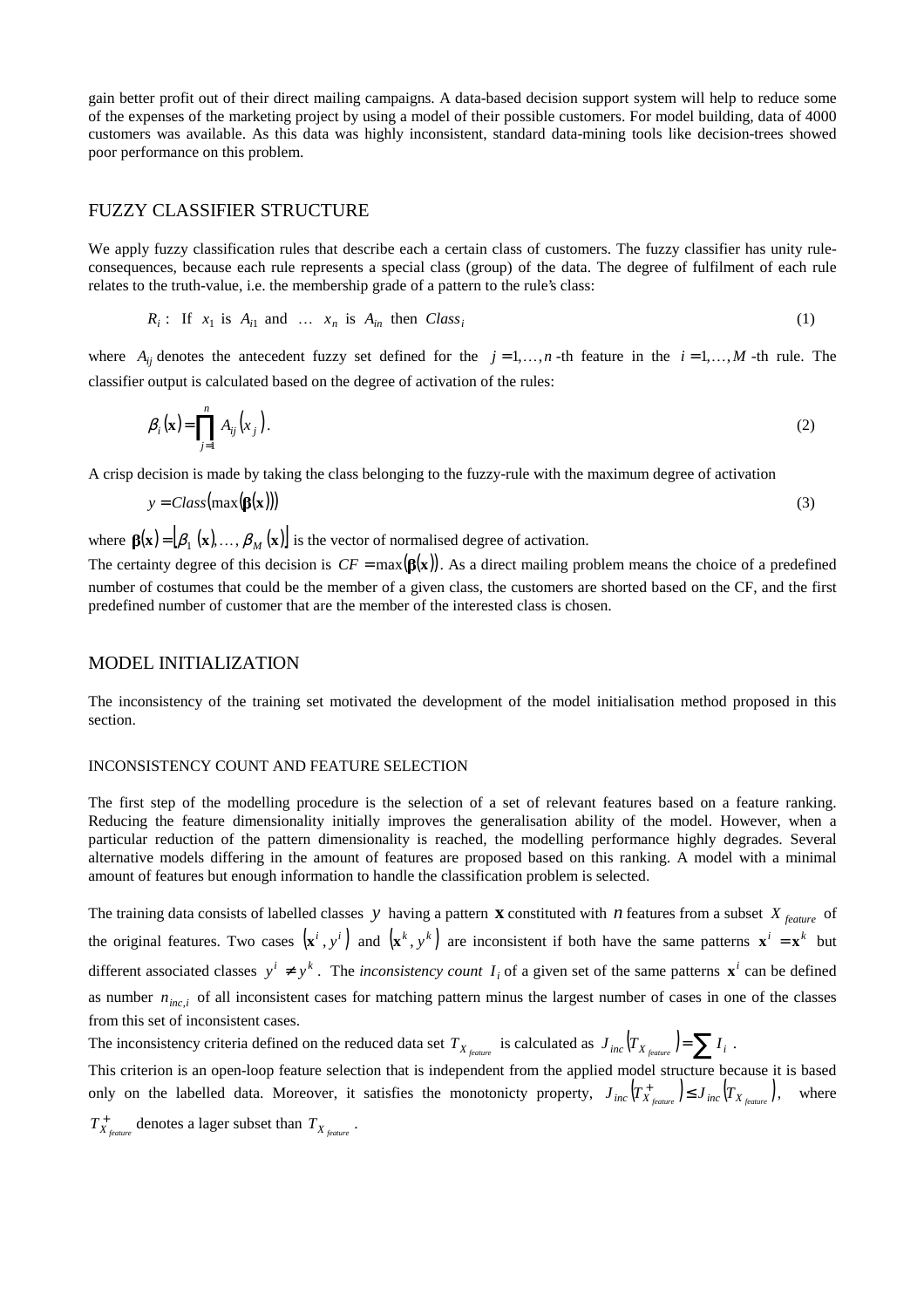#### INITIALISATION OF THE FUZZY MEMBERSHIP FUNCTIONS

In data-based fuzzy modelling, the fuzzy sets are often obtained by a clustering algorithm that obtains multivariable membership functions defined in the product space of the features. This is done by identification of fuzzy regions where the system can be approximated by single fuzzy rules. Univariate membership functions are then generated by projecting these multivariable membership functions onto the input variables and subsequently the projections are approximated by parametric functions. The algorithm proposed in this paper changes the order of the membership calculation and the projection. This means, firstly the data is projected onto the features and after this projection step the univariate membership functions are calculated.

This results in the following initialisation of the membership functions:

$$
A_{ij}\left(x_j\right) = \frac{n_i\left(x_j\right)}{n\left(x_j\right)}\tag{4}
$$

where  $n_i(x_i)$  denotes the number of data that is in the class j, while  $n(x_i)$  represents the number of all data that has property  $x_i$ .

#### APPLICATION TO THE COIL PROBLEM

#### THE INITIAL MODEL

The application of the previously proposed feature selection algorithm resulted in a selection of 5 variables:

| feature 5:         | Customer main type                   |  |  |
|--------------------|--------------------------------------|--|--|
| feature 16:        | <b>High level education</b>          |  |  |
| feature 47:        | <b>Purchasing power class</b>        |  |  |
| <i>feature</i> 51: | Contribution to car policies         |  |  |
| feature 59:        | <b>Contribution to fire policies</b> |  |  |

When the membership functions defined on these features as shown in Figure 1 are independently applied, approximately 10-12% hitrate is achieved. With the combination of these features, this result is further improved to 15.89% hitrate on the whole training set and 14.62% (selection of 117 caravan owners) on the previously unknown validation set.



Figure 1: The frequency distribution on the selected features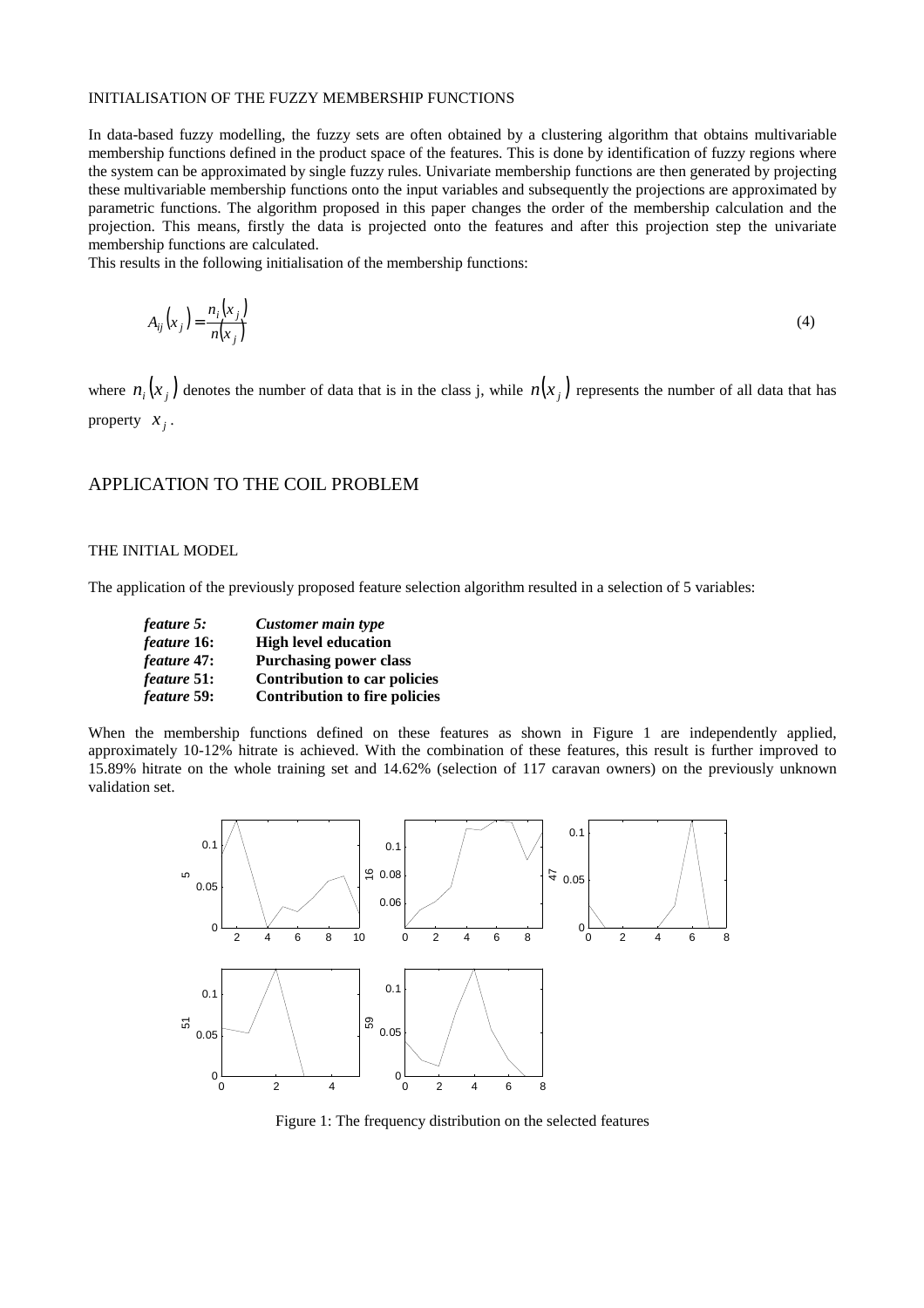As at the time of writing of the report the validation set is known, it has been turned out that the usage of *Customer main type* does not improve the classification performance. Without this feature, the application of the model results in 121 selected caravan policies within the first 800 selected customers. As this result is identical to the result of the winner of the competition, the presented method is an example for how the *try the simplest first* approach can be effective in real-life problems. Table I. summarises the performances when different features are used.

|  | Table I: Performance of the fuzzy classifier by using different features |  |  |  |  |  |
|--|--------------------------------------------------------------------------|--|--|--|--|--|
|--|--------------------------------------------------------------------------|--|--|--|--|--|

| Features       | train set (tot= $348$ ) | test set (tot= $238$ ) |
|----------------|-------------------------|------------------------|
| 16, 47, 51, 59 | 194                     | 121                    |
| 16, 47, 59     | 189                     | 120                    |
| 47.59          | 190                     | 113                    |
| all $(1-85)$   | 190                     | 102                    |

#### MODEL SIMPLIFICATION

The product of the membership functions is used in the fuzzy clasifier which allows us to normalise these functions in order to have normal fuzzy sets

$$
A_{ij}^*(x_j) = \frac{A_{ij}(x_j)}{\max_{k} \max_{x_j} A_{kj}(x_j)}
$$
(5)

To improve interpretability and simplify the decision system, the membership functions are approximated as piecewise linear fuzzy sets that can be decomposed into triangular and trapezoidal membership functions (Figure 2.). This simplified and highly interpretable model results in 14.37% hitrate (selection of 115 owners) on the validation set.



Figure 2: Shape of the extracted fuzzy sets

This model is easily interpretable as the rule of the model is:

*If*

*High level education* **is** *BIG* **and** Purchasing power class **is (***MEDIUM* **or** *SMALL***) and** Contribution to fire policies **is (***MEDIUM* **or** *SMALL***) Then** OWNER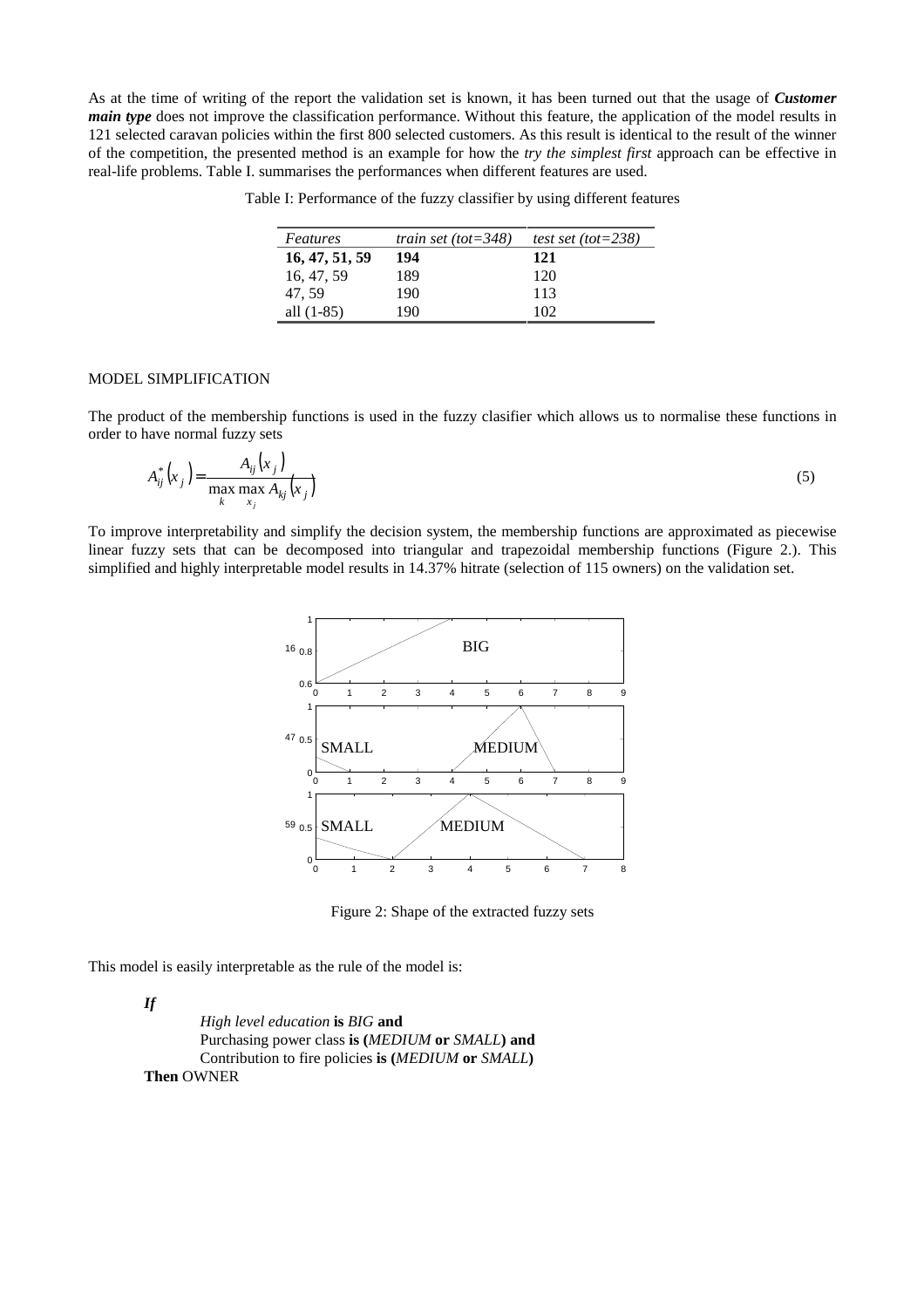#### WHAT WAS OUR MISTAKE?

The proposed simple fuzzy model initialisation technique resulted in the same performance as the solution of the winner of the COIL competition. Unfortunately, as most of the participants due to the competitive atmosphere, we also overtrained the previously presented initial model. To improve the performance of the classification system, we applied the previously presented inconsistency based approach to obtain multivariable fuzzy sets. By using such multidimensionality sets, the information loss that results form the projection step is avoided. Based on some heuristic search and optimisation, we obtained a more complex rule-base defined on the product-space of the above mentioned variables. The rules had the following form:

#### IF **Purchasing power class is between 4 and 8** and **Contribution to car policies=4** and **Contribution to fire policies=4** then **the response rate is approximately 30%**

We were quite optimistic with this model, because the high response rate of the resulted classification model which is shown in Figure 3. On the training-set this model gives approximately 25% hitrate. Unfortunately, this complex multidimensional model showed poor performance on the unknown validation set (10% hitrate). The reason of this large deviation is that it was possible to pick up a lot of owners that had small inconsistency but they number was also small. Hence, the probability of the relative number of owners differs in the validation and training data was big. We took this risk and we have failed.



Figure 3. Response rate of the classification model

## **COLCLUSIONS**

We presented an extremely simple fuzzy classifier identified based on inconsistency analysis of labelled training data.

The first step of the modelling procedure was the selection of a set of relevant features based on the ranking of the features according to the inconsistency of the training data. A new membership function initialisation procedure was presented, where the data is projected onto the features and after this projection step the univariate membership functions are calculated based on the inconsistency of the projected data.

The method has been applied to the COIL challenge 2000 problem and resulted in 121 selected caravan policies within the first 800 selected customers. As this result is identical to the result of the winner of the competition, the presented method is an example for how the *try the simplest first* approach can be effective in real-life problems.